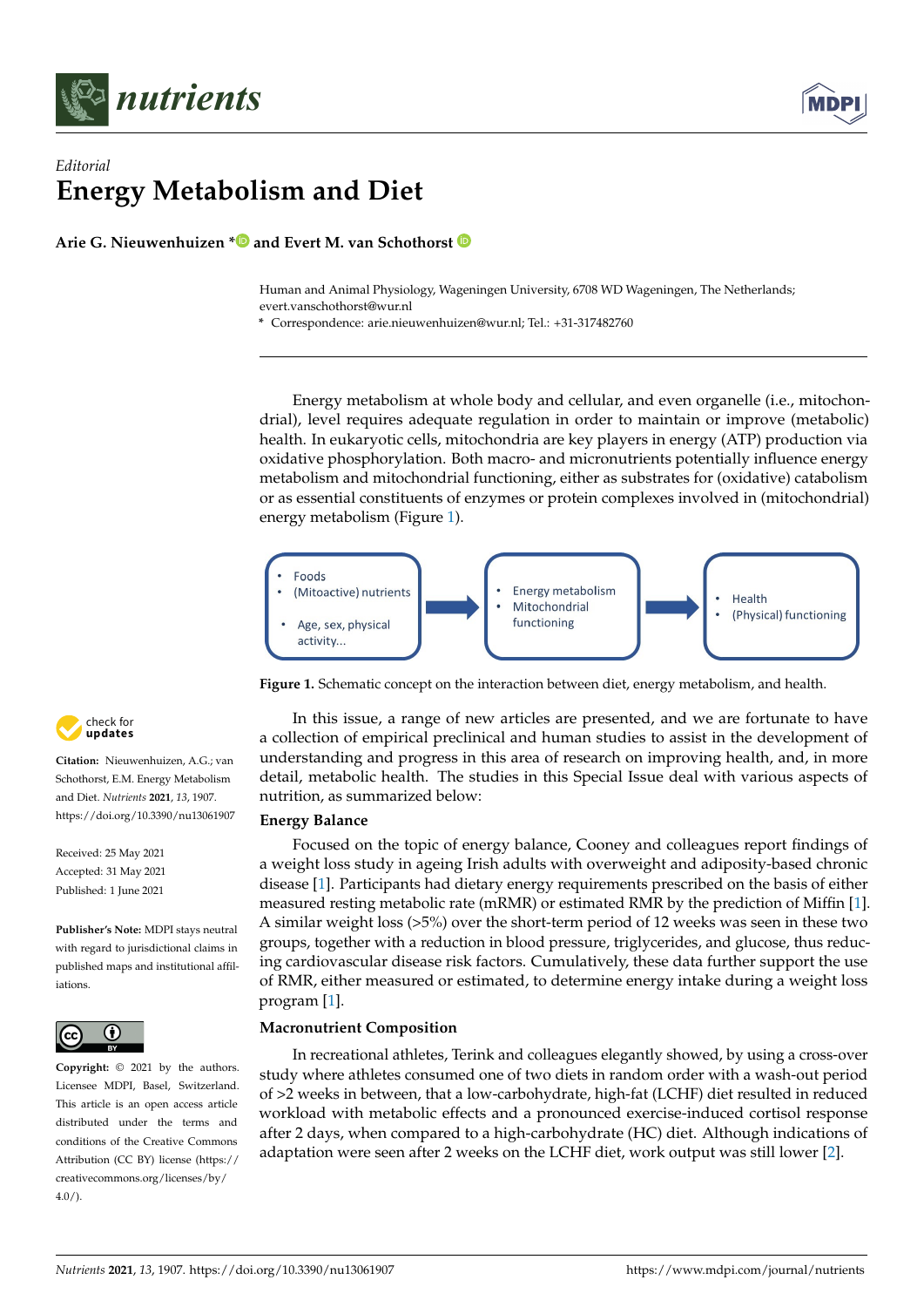### **Specific Nutrients**

Starting with the trace element iron, amongst others involved in oxidation–reduction reactions of energy metabolism, Rineau and colleagues focused on endurance capacity and fatigue, one of the main symptoms of iron deficiency [\[3\]](#page-2-2). They showed that iron deficiency without anemia in mice significantly reduced endurance and activity of the respiratory chain complex I in the predominantly slow-twitch musculus soleus, but not in the musculus quadriceps. This was seen without differences in complex IV activity in both muscles. They concluded that iron deficiency without anemia results in impaired mitochondrial complex I activity in skeletal muscles with predominantly oxidative metabolism, which might explain the observed reduction of fatigue and improved physical activity when correcting iron deficiency in humans [\[3\]](#page-2-2).

In light of the increasing number of people with obesity and associated noncommunicable diseases nutritional approaches are highly warranted to combat developments of type 2 diabetes and the spectrum of conditions ranging from increased intrahepatic accumulation of triacylglycerols (fatty liver), hepatic steatosis, steatohepatitis (NASH) and end-stage liver disease,. Previously, it has been well reported that fish oils, and more specifically, the fatty acids eicosapentaenoic acid (EPA; 20:5n-3) and docosahexaenoic acid (DHA; 22:6n-3), contribute to health benefits, including, but not limited to, nonalcoholic fatty liver disease (NAFLD; reviewed by, e.g., Chang and colleagues (Prostaglandins Leukot. Essent. Fat. Acids, 2018). In this special issue, Sistilli and colleagues [\[4\]](#page-2-3) and Bardova and colleagues [\[5\]](#page-2-4) show some new insights revealing the nutritional power of these fatty acids as part of fish oil triglycerides or of krill oil (and its constituents), which includes high levels of phospholipids (PL) composed of a glycerol backbone with two fatty acids (either EPA or DHA) and a phosphate group modified with simple organic molecules such as choline, ethanolamine, or serine. Sistilli et al. showed impressive antisteatotic effects in the liver by krill oil versus fish oil using an obese, insulin-resistant mouse model of exacerbated NAFLD based on high-fat feeding at thermoneutral temperature. Moreover, effects were seen in both the prevention and reversal of hepatic steatosis. This was associated with improved hepatic insulin sensitivity and high plasma adiponectin levels [\[4\]](#page-2-3).

Bardova et al., in contrast, investigated potential additive effects by combining nutritional and pharmacological interventions, using fish oil together with a first- or secondgeneration antidiabetic drug, thiazolidinedione (TZD). Focusing on white adipose tissue, increased fatty acid futile cycling (triacylglycerols  $\rightarrow$  free fatty acids + glycerol  $\rightarrow$  triacylglycerols) supporting energy dissipation was seen as an additive beneficial effect of fish oil and TZDs, together with increased metabolic health in these diet-induced obese mice. This included reduced body weight gain, and improvements in circulating and tissue metabolites and parameters of both lipid and glucose homeostasis [\[5\]](#page-2-4).

Together, the studies of this Special Issue provide novel detailed insights into the physiological nature of the close relationship between (nutrients) our diet, energy metabolism, and physical functioning, and confirm the importance of this relationship for maintaining good health.

**Author Contributions:** A.G.N. and E.M.v.S. conceptualized and co-wrote this article. Both authors have read and agreed to the published version of the manuscript.

**Funding:** This research received no external funding.

**Institutional Review Board Statement:** Not applicable.

**Informed Consent Statement:** Not applicable.

**Data Availability Statement:** Not applicable.

**Conflicts of Interest:** The authors declare no conflict of interest.